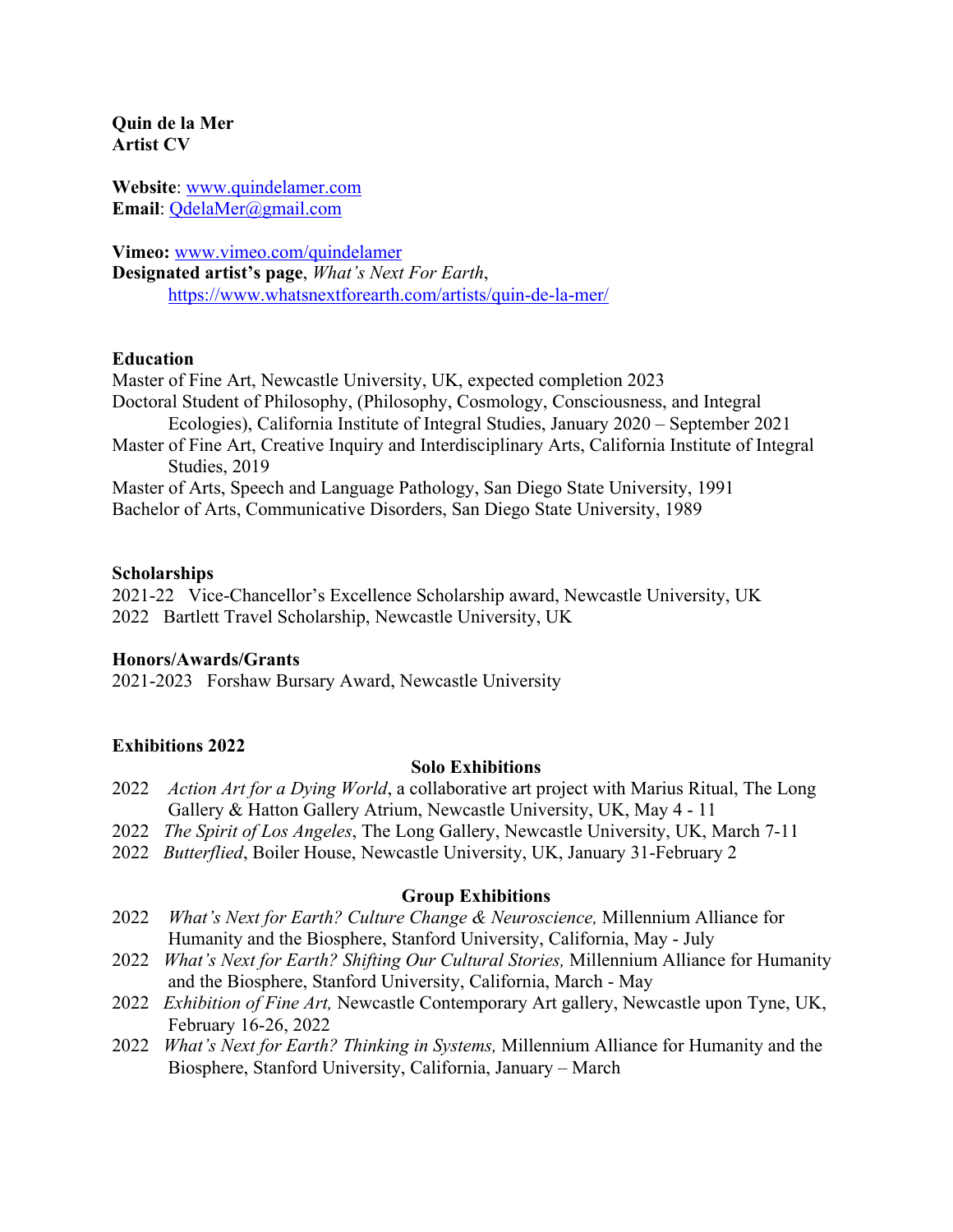## **Publications**

2022 *Action Art for a Dying World* – MAHB, article published March 25 https://mahb.stanford.edu/artscommunity/action-art-for-a-dying-world/

## **Exhibitions 2021**

### **Solo Exhibitions**

2021 *AutoCosmology*, The Long Gallery, Hatton Gallery Atrium, Fishbowl Space, & Seminar Room, Newcastle University, UK, 29 November – 3 December

## **Group Exhibitions**

- 2021 *What's Next for Earth? Belief Systems,* Millennium Alliance for Humanity and the Biosphere, Stanford University, California, August
- 2021 *What's Next for Earth? Social Structure: Systems of Political and Economic Management,* Millennium Alliance for Humanity and the Biosphere, Stanford University, California, June
- 2021 *What's Next for Earth? Pollution from Greenhouse Gasses,* Millennium Alliance for Humanity and the Biosphere, Stanford University, California, May
- 2021 *What's Next for Earth? Depletion*, Millennium Alliance for Humanity and the Biosphere, Stanford University, California, April
- 2021 *EXTRACTION: Art on the Edge of the Abyss*, a multimedia, multi-venue, cross-border art intervention which seeks to provoke societal change by exposing and interrogating the negative social and environmental consequences of industrialized natural resource extraction, participating artist, featured artwork *Requiem for the Salton Sea*  https://www.extractionart.org/participants
- 2021 *What's Next for Earth? Population & Consumption*, Millennium Alliance for Humanity and the Biosphere, Stanford University, California, March
- 2021 *What's Next for Earth? Interconnected*, Millennium Alliance for Humanity and the Biosphere, Stanford University, California, January-February

#### **Film Screenings**

- 2021 *Cold Sharp & Merciless*, artist film, Finalist, Toronto Independent Film Festival of CIFT, Toronto Canada, July 17
- 2021 *Cold Sharp & Merciless*, artist film, Official Selection, Toronto International Women Film Festival, Toronto Canada, July 12
- 2021 *Plant Matters*, artist film, Official Selection, MicroActs 8: Artist Film Screenings, June 24, Hotel Elephant, London, UK
- 2021 *Bones*, moving poetry collaboration with moving images by Kathleen Quillian & poetry by Quin de la Mer, Official Selection, 9<sup>th</sup> International Video Poetry Festival, Athens, Greece, due to Covid-19 the screening will be held online through their website for one year beginning June 6
- 2021 *Bones*, moving poetry collaboration with moving images by Kathleen Quillian & poetry by Quin de la Mer, Official Selection, Aurora Picture Show's Extremely Shorts Film Festival, screening June 5-6, Houston, TX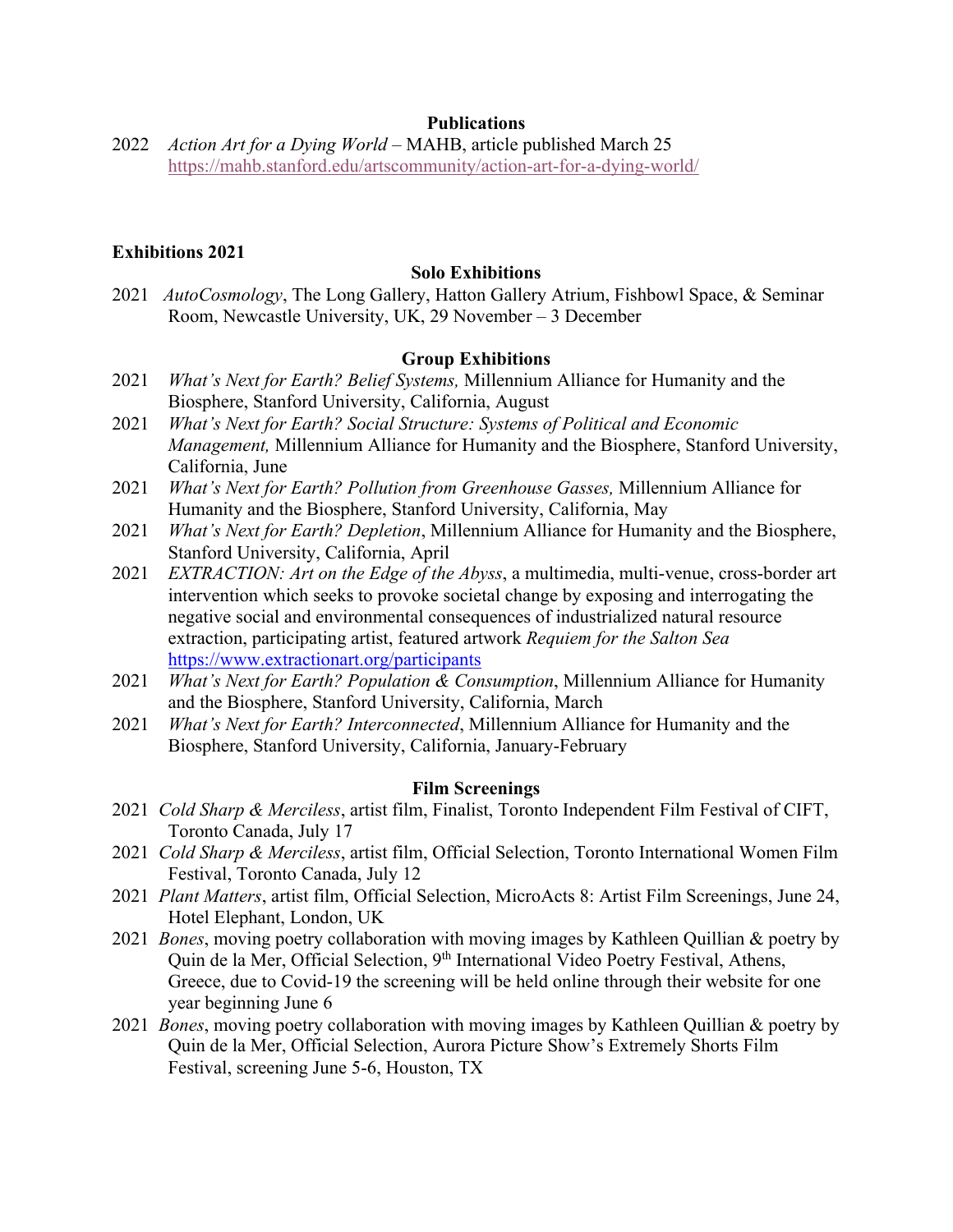- 2021 *Waking*, experimental moving poem, Official Selection, Aurora Picture Show's Extremely Shorts Film Festival, screening June 5-6, Houston TX
- 2021 *Talk of the Town*, moving poem/experimental poetry film collaboration with poetry by Didi Goldenhar & moving image art and voice by Quin de la Mer, Official Selection, Queen's World Film Festival, screening June 23-July 3 Queens, NY
- 2021 *Waking*, experimental moving poem, Official Selection, Medusa Film Festival, May 31
- 2021 *At Death We Forage*, experimental film, Official Selection and Semi-Finalist, Cult Movies International Film Festival, London, May 1
- 2021 *At Death We Forage*, experimental film, Official Selection, London Indie Short Festival of 24 Frames, March 19
- 2021 *Waking*, experimental moving poem, Official Selection, Vienna Short Film Festival, March 27
- 2021 *Waking*, experimental moving poem, Official Selection, Berlin Shorts Award, March 12
- 2021 *At Death We Forage*, experimental film, Official Selection, New York Tri-State International Film Festival, online screening Feb 27-Mar 2
- 2021 *Waking*, experimental moving poem, Official Selection, Toronto International Women Film Festival, February 18
- 2021 *Memento Mori*, experimental microfilm, moving postcard, Official Selection, Paris International Short Festival, February 14
- 2021 *Waking*, experimental moving poem, Finalist, London International Monthly Film Festival, February
- 2021 *Memento Mori*, experimental microfilm, moving postcard, Official Selection, Montreal Independent Film Festival, screening February 1st
- 2021 *At Death We Forage*, experimental film, Finalist, Athens International Monthly Artist Film Festival, January

#### **Publications**

2021 featured artist, Murze Magazine, Issue Fifteen, UK

### **Exhibitions 2020**

# **Film Screenings**

- 2020 *Exquisite Corpse*, collaborative experimental film combining moving image and poetry in various forms, Maysles Documentary Center, screenings: December 14-19 with live discussion on December 17; Harlem, NYC
- 2020 *Waking*, a moving poem, Official Selection Hollywood International Golden Age Festival, December
- 2020 *Waking*, a moving poem, Honorable Mention, Hollywood International Golden Age Festival, December
- 2020 *Waking*, a moving poem, Official Selection MicroActs: Artist Film Screening, Hotel Elephant, December 10, London, U.K.
- 2020 *Tenuous We*, a multi-faceted collaborative potlatch of moving image and poetic verse; screening Shapeshifters Cinema, December 20, Oakland, CA
- 2020 *Bones*, cinepoetry collaboration with Kathleen Quillian, screening Shapeshifters Cinema, December 20, Oakland, CA.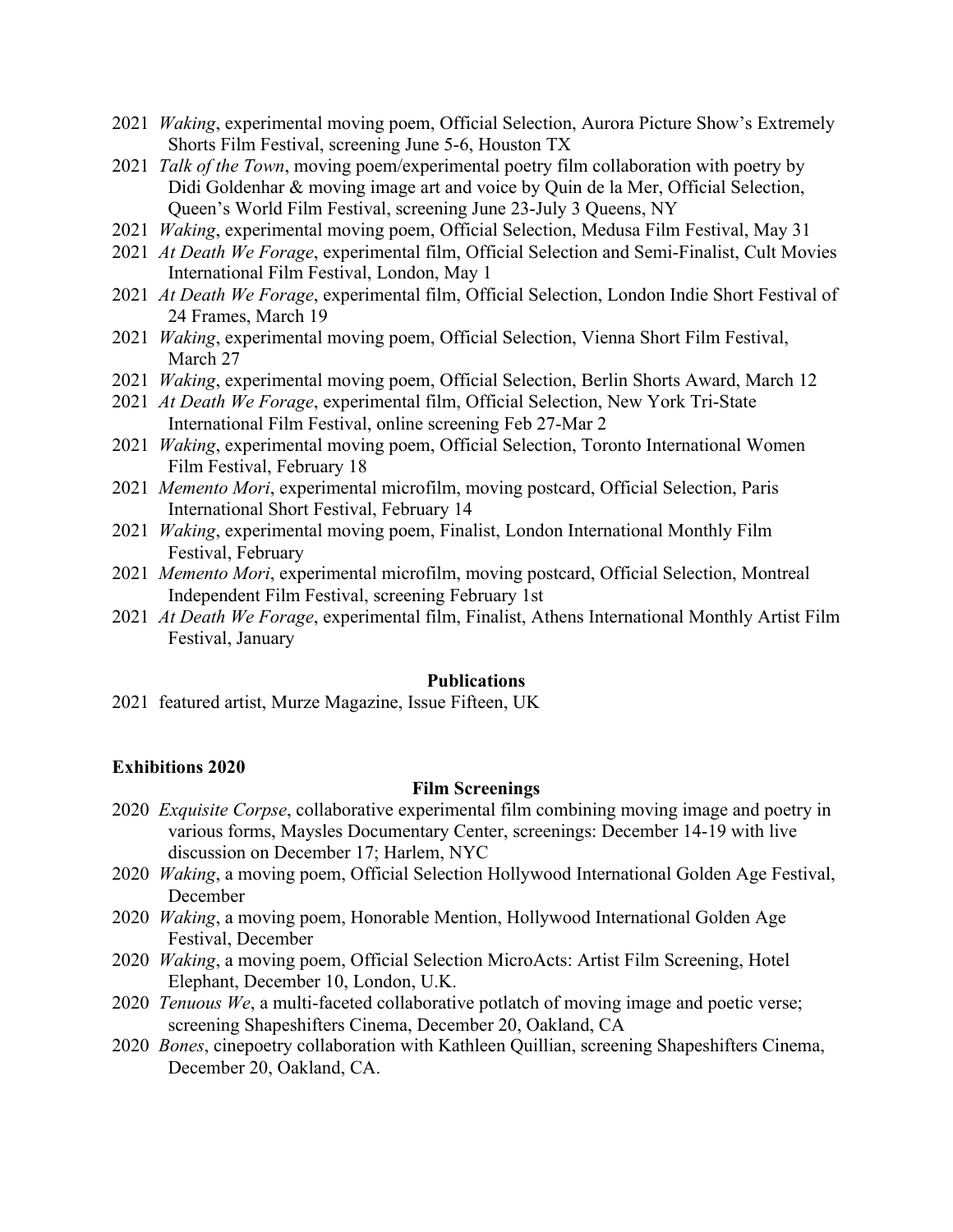- 2020 *Waking*, a moving poem, Official Selection Montreal Independent Film Festival, December
- 2020 *Waking,* a moving poem, Official Selection Cyrus International Film Festival of Toronto, December
- 2020 *Waking*, a moving poem, Millennium Alliance for Humanity and the Biosphere, Stanford, California
- 2020 *At Death We Forage*, experimental film, Official Selection Venice Shorts Film Festival, screening December 17, Venice Beach, CA.
- 2020 *At Death We Forage*, experimental film, Official Selection Montreal Independent Film Festival, October, Montreal, Canada.
- 2020 *At Death We Forage*, experimental film, Finalist Hollywood International Golden Age Festival, October, NYC, U.S.
- 2020 *Still/Moving* final showcase, collaborative experimental film, Maysles Documentary Center, Harlem, N.Y.

## **Publications**

- 2020 cover artist, Murze Magazine, Issue Thirteen, Re-Wilding, UK
- 2020 artist interview CIIS@MFA Medium, July 26
- 2020 artist interview Murze Magazine, Issue Twelve, Human, UK
- 2020 artist interview, http://www.allthesins.co.uk, Nomads

# **Exhibitions 2017-2019**

- 2019 Solo exhibition and permanent collection, CIIS Wellness Center, San Francisco, CA
- 2018 Solo exhibition, *Archives and Bones: A Weaving*, Egg egg Gallery, Leonidio, Greece
- 2018 Solo exhibition, *Beauty Bleeding Through*, Panourgias Store, Athens, Greece
- 2018 Solo exhibition, *Shells and Pearls*, The Alcove, San Francisco, California
- 2019 Group exhibition, Juror Anne Herbst, *World of Abstraction*, San Francisco Women Artist Gallery, San Francisco, CA
- 2018 Group exhibition, *Black Snake Silent*, Gallery 5, San Francisco, CA
- 2018 Group exhibition and permanent collection, New Orleans Healing Center*, Inking the Ghost in Exile*, New Orleans, Louisiana
- 2018 Group exhibition, Juror Matt McKinley, *Vibrant Vision*, San Francisco Women Artist Gallery, San Francisco, CA
- 2018 Group exhibition, Juror Kim Anno, *Gaia-Age of Climate Change*, San Francisco Artist Gallery, San Francisco, CA
- 2017 Group exhibition, *Threshold*, Matta Desai Gallery, San Francisco, California

### **Publications**

- 2019 featured artist http://www.allthesins.co.uk, issue 11 Making Your Mark
- 2018 Autocosmology: The Art and Experience of a Time-Developmental Universe
- 2018 Blacklisted, issue 01, featured artist with interview, Copenhagen Denmark
- 2018 featured artist/cover art, http://www.allthesins.co.uk, issue 8 Meaning
- 2018 de la Mer, Quin. Venus of the Stars. Blurb
- 2018 de la Mer, Quin. Convergence: Cosmological Powers. Blurb